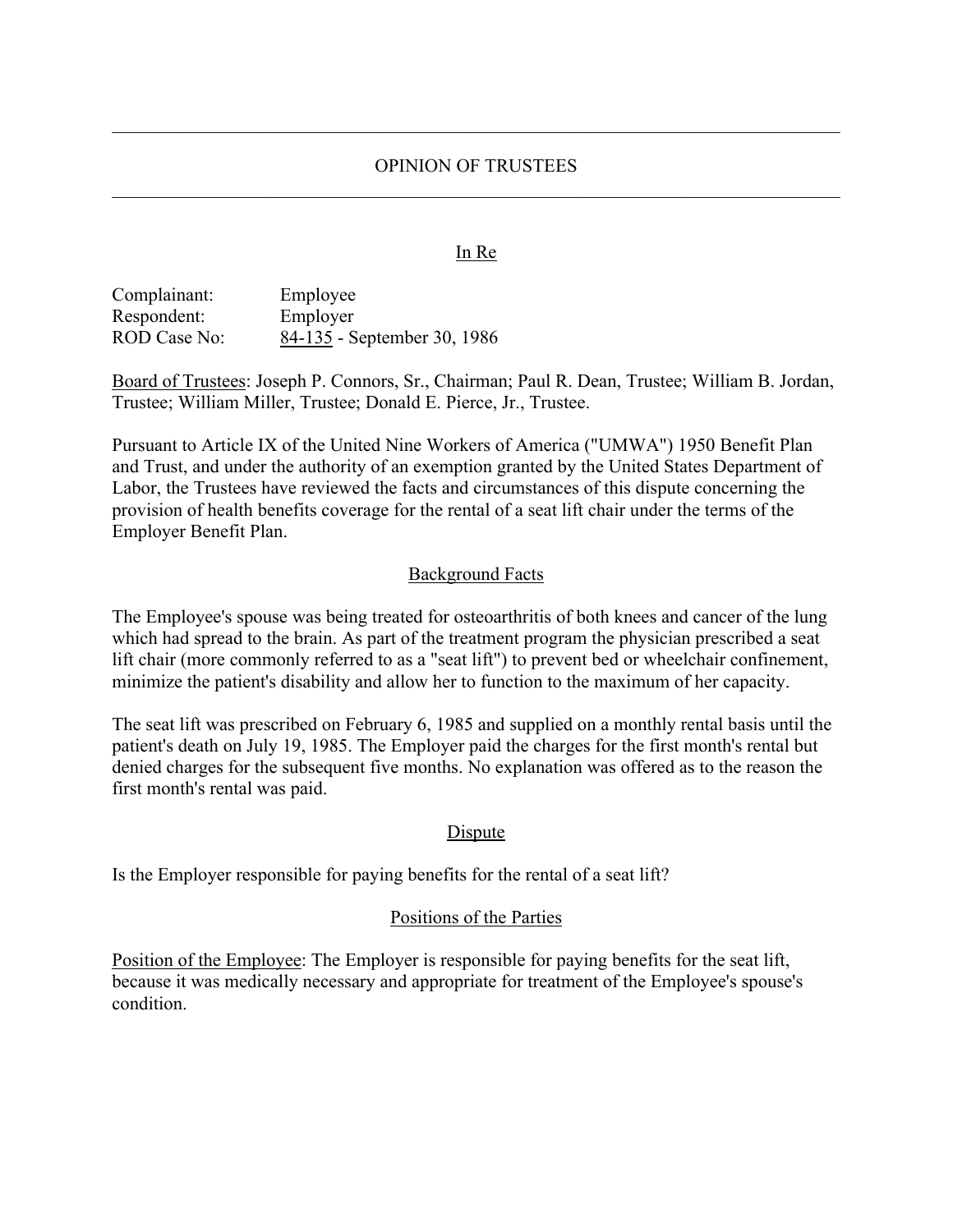Opinion of Trustees Resolution of Dispute Case No. 84-135 Page 2 Position of the Employer: The Employer is not responsible for paying benefits for the seat lift because seat lifts are convenience items and are not therapeutically effective in the treatment of osteoarthritis of the knees.

# Pertinent Provisions

Article III A (8) (d) of the Employer Benefit Plan states:

## (d) Medical Equipment

Benefits are provided for rental or, where appropriate, purchase of medical equipment suitable for home use when determined to be medically necessary by a physician.

Q&A 81-38 states:

Subject: Medical Equipment and Supplies

References:Amended 1950 & 1974 Benefit Plans & Trusts, Article III, Section A  $(5)$  (d) and (e), and A  $(7)$  (a) and (d)

Question:

What medical equipment and supplies are covered under the Plan?

Answer:

- A. Under the Home Health Services and Equipment provision, benefits are provided for the rental and, where appropriate as determined by the Plan Administrator, purchase of medical equipment and supplies (including items essential to the effective use of the equipment) suitable for home use when determined to be medically necessary by a physician. These supplies and equipment include, but are not limited to, the following:
	- 1. Durable Medical Equipment (DME) which (a) can withstand use (i.e., could normally be rented), (b) is primarily and customarily used to service a medical purpose, (c) generally is not useful to a person in the absence of an illness or injury, and (d) is appropriate for use in the home. Examples of covered DME items are canes, commodes and other safety bathroom equipment, home dialysis equipment, hospital beds and mattresses, iron lungs, orthopedic frames and traction devices, oxygen tents, patient lifts, respirators, vaporizers, walkers and wheel chairs.
	- 2. Medical supplies necessary to maintain homebound or bedridden Beneficiaries. Examples of covered supplies are enema supplies, disposable sheets and pads (also called "Chux" or "blue pads"), supplies for home management of open or